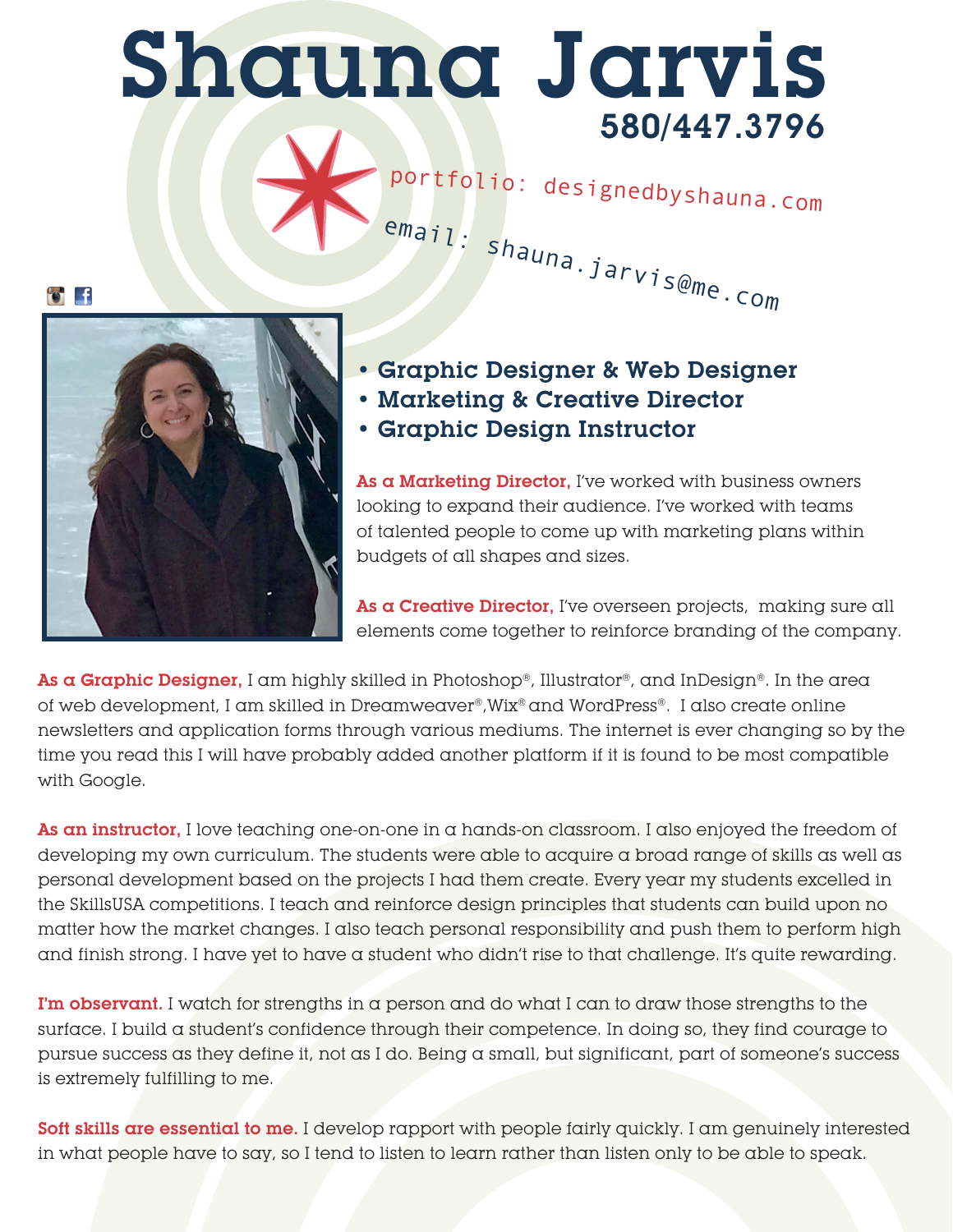### Shauna Jarvis 580/447.3796

portfolio:designedbyshauna.com / email:shauna.jarvis@me.com

# EDUCATION

## **University**

### Southwestern Oklahoma State University • Weatherford, OK

BA in Graphic Design (1998)

### University of Central Oklahoma (2007) • Edmond, OK

Completed the required 15 hours of Technical Education Courses required in order to be a certified teacher in the Trade and Industry Division of the CareerTech Ed System of Oklahoma. Southwestern Oklahoma State University • Weatherford, OK Master in Art Education (2017)

### Experience

### Mid-Del Technology Center • Midwest City, OK • 2019 to present

I am responsible for preparing students to find gainful employment in the field of graphic design. I lay a strong art and design foundation for them to build upon so, as the market for design changes, they will be prepared to change with it. I am currently developing 1st and 2nd year curriculum for my Graphic Design Class in 2020.

#### Graphic Designer & Web Specialist • Weatherford, OK • 2016 - 2019

I was responsible for all web design, logo design, graphic design, photography/photo editing and customer relations in the graphics and website department.

### Marketing and Creative Director for CCB Tech Group • Valdosta, GA • 2013 - 2016

Marketing: I was responsible for CCB's internal marketing as well as outside marketing accounts, customer relations, and interviewing for potential hires.

Creative: I was responsible for all web design, logo design, graphic design, photography/photo editing for customer accounts.

#### Canadian Valley Technology Center • Chickasha, OK • 2003 - 2007

I was responsible for preparing students to find gainful employment in the field of graphic design. I laid a strong design foundation for them to build upon so, as the market for design changed, they would be prepared to change with it. Many of my students went on to work as graphic designers, typesetters for print companies, television & multimedia designers, and web developers.

## Personal Development

### "You are the average of the five people you spend the most time with." - Jim Rohn

I take that quote seriously. I surround myself with those who are where I want to be and those who want to be where I am. I have mentors and I mentor others. I read a lot of leadership authors. I exercise, eat healthy and enjoy life. I make it a point to look for the good in others and tell them what I see. I like to deal with problems as they arise so momentum isn't lost on a project or in a relationship.